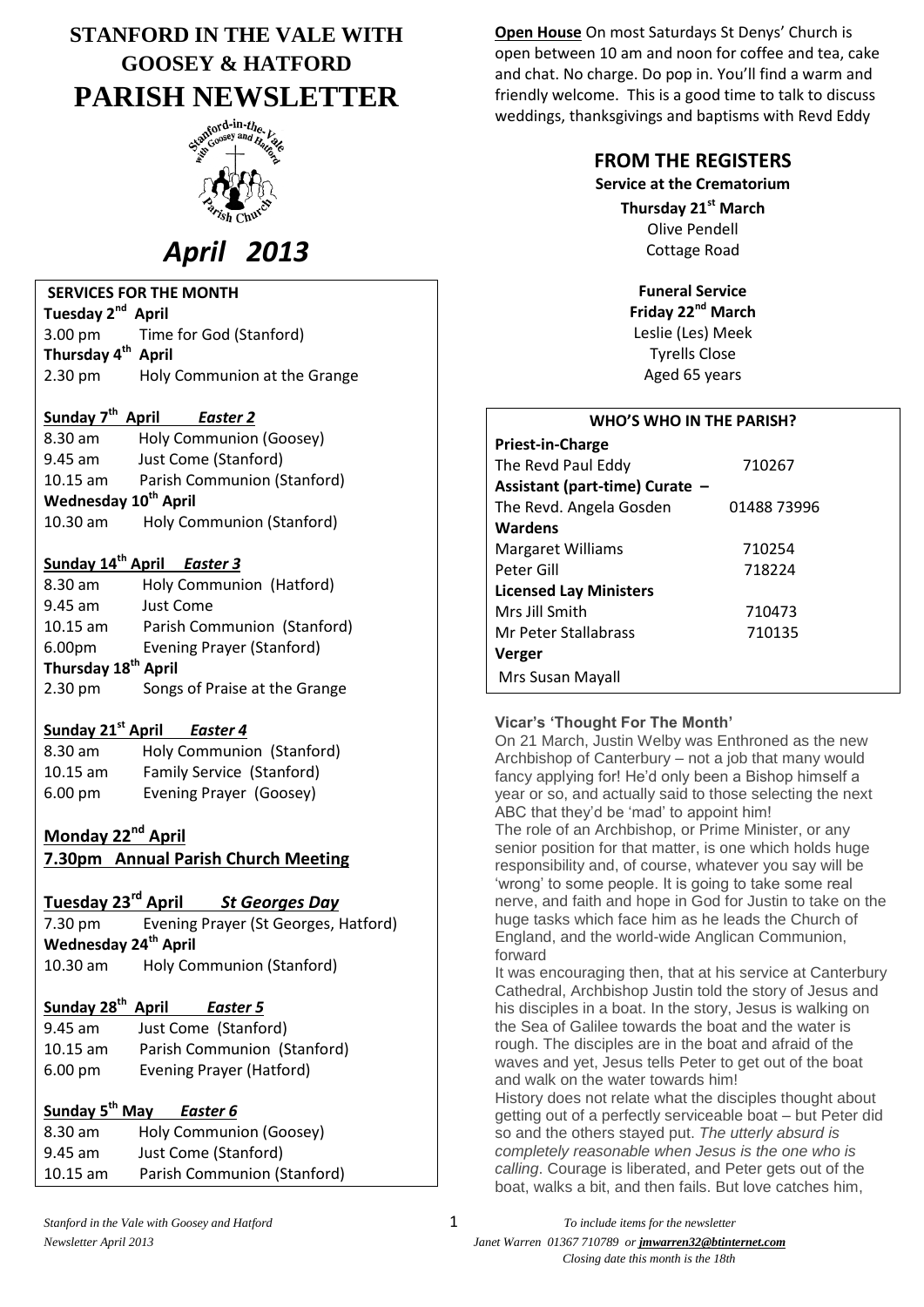gently sets him right, and in a moment, Peter and Jesus are both in the boat and there is peace. *Courage failed, but Jesus is stronger than failure.*

As the Archbishop reminded us, the fear of the disciples was reasonable. People do not walk on water, but this person did." But thankfully for Peter, he put his faith and trust in Jesus.

For many in the parish at the moment, times are hard. For some, it is worries about jobs. For others, it is their health, and for others, it is wondering how life can make sense again having lost a close friend, or family member. And amongst all those questions is another: can we trust a God who, the Bible tells, wants us to reach out and receive Jesus love and help? For us to trust and follow Christ is reasonable *if He is what the disciples end up saying He is*; "truly you are the Son of God". Each of us needs to heed His voice calling to us, and to get out of our 'boat' and go to Him. Because even when we fail, we will find peace and hope and become more fully human than we can imagine: failure forgiven, courage liberated, hope persevering, love abounding. Yours *Paul*

#### **The Annual Parish Meeting**

For the village with yearly reports from officers is on **Wednesday 3 rd April 2013 - 7.30 pm In the Small Village Hall** All Villagers welcome

**The Annual Parish Council Meeting Is on Wednesday May 1st – 7.30pm In the Small Village Hall** All Villagers welcome

#### **Stanford Art Group Monday 8 th April 21013 At 7.15pm In the Small Village Hall.** "Going to Pot" Demo / workshop with Seija. Bring pre primed Oil / Acrylic board or paper. Blue or red Acrylic Paint and Oil Paint. Brush and water container Paper to cover table and a rag.

All Welcome, Visitors £3 . For more info 01367 710754

#### **STANFORD IN THE VALE AND DISTRICT LOCAL HISTORY SOCIETY**

Tuesday, **9 th April, 7:45 p.m.** in Stanford Village Hall, Small Hall **MARTIN WAY will talk on "WHAT A CENTURY"** We are delighted to have another visit by Martin, a local historian from Alvescot. Martin has previously delighted us with talks about Anglo-Saxon metalwork, and the story of Radcot Bridge. This time he describes the story of Carterton and the early of days of RAF Brize Norton. Visitors welcome (£2 entrance) Refreshments and raffle Further information: Contact Phil Morris - 01367 710285



**THE UNIVERSITY OF THE THIRD AGE** Faringdon & District U3A **Thursday 11th April 2013** 2.30pm CORN EXCHANGE, FARINGDON Faringdon & District U3A ANNUAL GENERAL MEETING, with yearly reports from officers and election of the new committee, followed by a quiz, a rolling presentation of our past years' activities with tea and cake Further information from Sylvia Bowley ( Chairman ) 01367 241296 [www.FaringdonU3A.org.uk](http://www.faringdonu3a.org.uk/)

#### **STANFORD IN THE VALE WOMEN'S INSTITUTE**

will meet in the Village Hall at 7.30pm **Wednesday 17th April** Subject: Chrissie's Owls Speaker:Mrs.Chrissie Harper All Welcome

## **Saturday 20th April Fairtrade Stall**

**10am – Noon St Denys Church** featuring goods from The Mustard Seed, Faringdon. Come and stock up, while ensuring farmers in the developing world get a fair deal. Contact Zoë Williams [zoe.kay.williams@gmail.com](mailto:zoe.kay.williams@gmail.com) tel: 710705

## **Stanford Goods Sharing Circle**

#### [www.ecomodo.com](http://www.ecomodo.com/)

If you live in Stanford, we'd love for you to join our local lending and borrowing circle. Visit [ecomodo.com](http://ecomodo.com/) to see what is already available to borrow in the village. You can even make money by letting local people borrow your stuff, skills and spaces. Lend out your rarely used tools, offer a spare bed for a weekend, show someone how to knit, or just use the site to borrow items as and when you need them. There is the option to take a deposit and insurance for more expensive items so you can lend your stuff with confidence. The average drill is used for only 12 minutes of its lifetime. If it costs £50 to buy, that means that we spend £4.17 per minute

*Stanford in the Vale with Goosey and Hatford* 2 *To include items for the newsletter Newsletter April 2013 Janet Warren 01367 710789 or jmwarren32@btinternet.com Closing date this month is the 18th*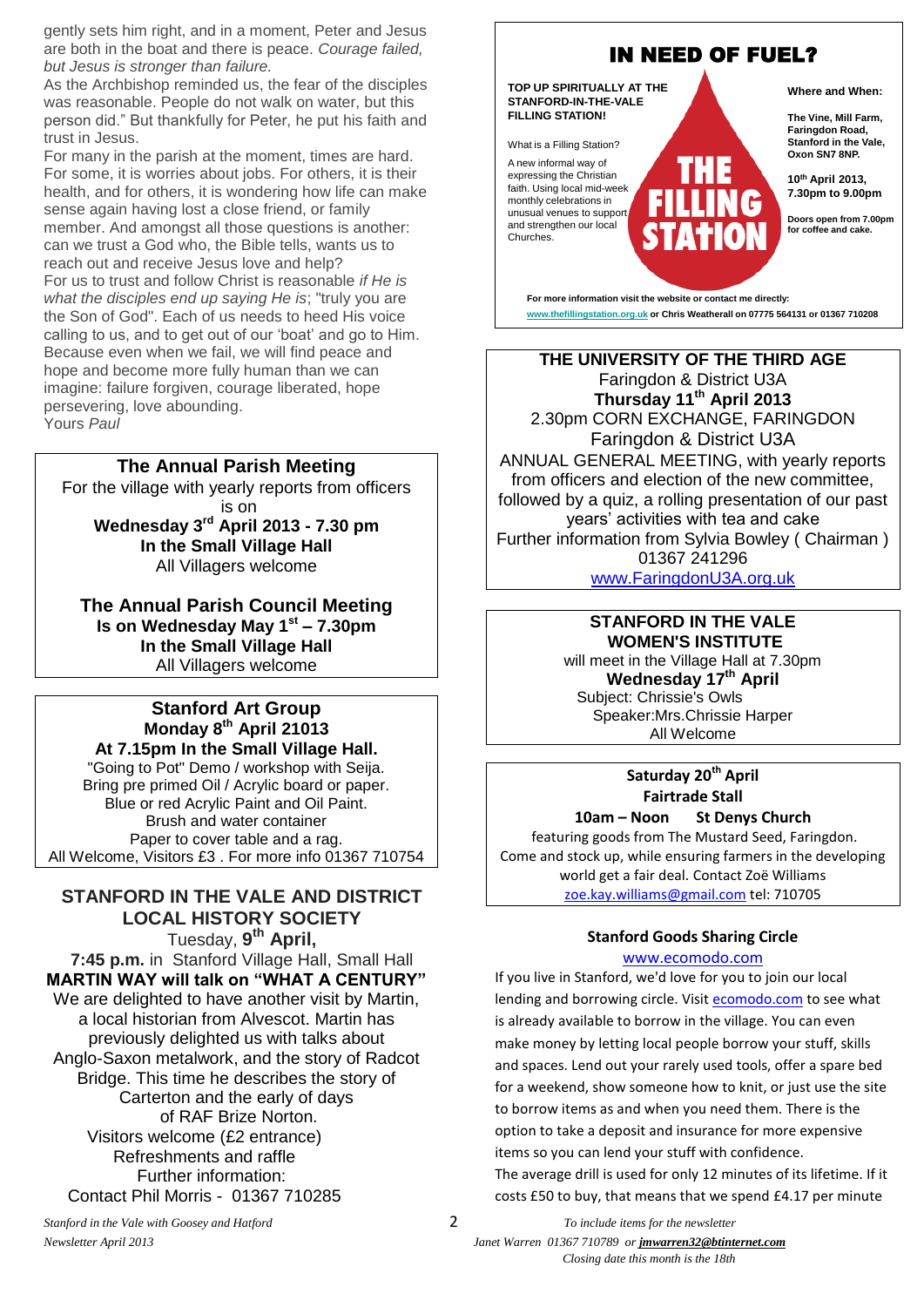of use! If you'd like to untap the resources sitting around in cupboards in Stanford, why not join the new lending and borrowing circle?

Participants give feedback, and you can opt for a deposit and insurance on higher value items. Visit [ecomodo.com](http://ecomodo.com/) to find out more.

## **MUSIC - CLASSICAL & OPERA Music of Mystery and Imagination**

Music in the Vale proudly present The Cotswold Piano Trio, Liz Hayes - piano, Beth Reed - violin, and Coral Lancaster cello, in an evening concert entitled "Music of Mystery and Imagination".The Trio will perform the 'Ghost' trio by Beethoven, Robert Schumann's Piano Trio in F major, Op. 80 as well as excerpts from 'Peer Gynt' by Grieg.

**When: 20 April 2013 - 7.30 pm start time Where: St. Denys Church,** Tel: 01367 718420 Email: [DJPedderDPA@aol.com](mailto:DJPedderDPA@aol.com)

Price: Admission by programme £10 Age: Accompanied children under 12 - free Tickets are available from Stanford in the Vale Midcounties Co-operative or at the door, or please call or e-mail for reservations.

**Stanford In The Vale Gardening Club The next meeting will be held in the Village Hall at 7.30pm on Wednesday 24th April 2013.** The speaker will be Helen Picton from the Old Court Nurseries, near Malvern, on Michaelmas daisies. She will have plants for sale. The competition will be 'A Daisy' Refreshments and raffle. Visitors very welcome for a small entry fee. Further information: Rosemary Packer, tel. 710445

## **INSPIRED BY THE SPORT OF 2012? THOUGHT ABOUT BOWLS?**

Fancy a new challenge.

Help keep the momentum and enthusiasm for sport in 2012 alive in 2013. Participate in a sporting activity which can be played in friendly and informal settings or at the level of matches and competitions.

Take up a new game or return to an old favourite by joining us at the Bowling Club in Manor Road Recreation Ground.

We open up for the new season on **Saturday 20 April at 2.30 pm.** Everyone is welcome to come and give our sport a try. Light refreshments will be available and the bar will be open too.

Simply just turn up at the Club. We welcome men, women and juniors of all ages and abilities to join in the enjoyment of our game.

All you need are flat soled shoes or trainers as we have bowls to loan. Help will be on hand to start you off. A warm welcome awaits you so please come along. Any additional information can be acquired by contacting Geoff on 01235 770923, or Marian on 01235 765157

**Advance Notices**

# Chocolate Tea Party

**Stanford in the Vale Village Hall Sunday 5thth May 2 – 4:30pm In memory of baby Emma Kate Braddy Proceeds to The Sick Children's Trust** 



www.sickchildrenstrust.org **For more details, contact Jane Braddy 07966 255721 [jane@braddy.net](mailto:jane@braddy.net) For more information see: funday.braddy.net**

## **Stanford Summer Festival Saturday June 15th and Sunday June 16th On and around Church Green**

The theme for this year's Flower Festival is 'The Animal Kingdom'. Many attractions including Fred in the Shed, Wantage Silver Band , bouncy castles, plus lots more entertainment for the whole family. Look out for information about 'the Great Stanford Bake Off' plus an 'Animal Photograph' competition. Beer Tent More information from jmwarren32@btinternet.com

## **April – Stanford Pre-school News**

Happy Easter to all our children and families! We look forward to welcoming 2 new families with us this term. This term we have lots of different activities happening, all of which are designed to meet our children's individual needs. In April we are in the growing garden and look forward to both eating our produce and selling some to buy seeds for next year. We are celebrating St. George's Day through a week of flag and 3D dragon making. The children will be cooking Jam Tarts helping them to learning about change, along with activities involving life cycles and seasons. We will also explore money, time, length/height & weight and other mathematical concepts.

The committee would love to meet all parents (current and future) and are hosting a new drop-in coffee morning in the small village hall. Our first one is on **Monday 29th April (9.10-11am).** Children are very welcome.